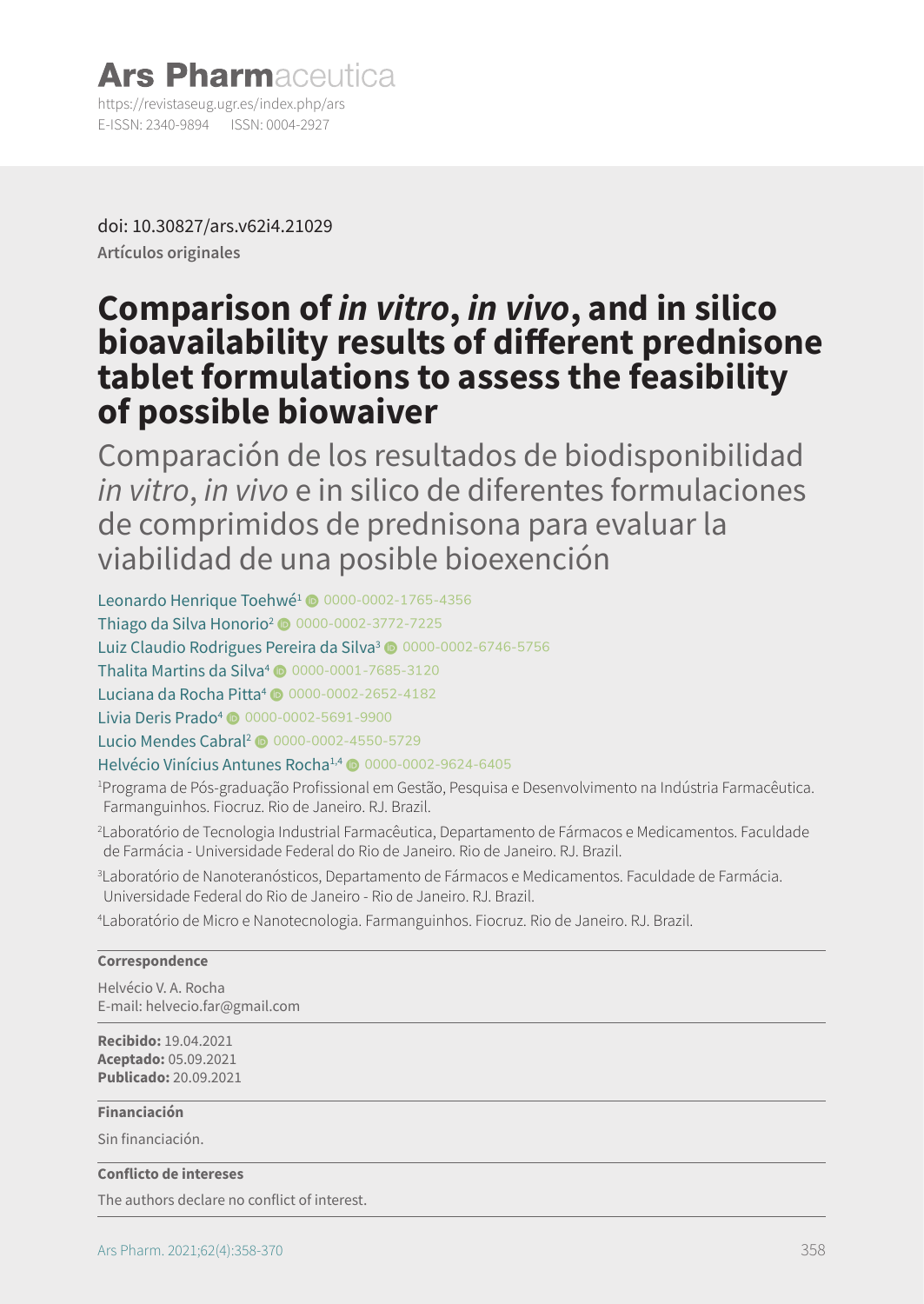#### **Resumen**

**Introducción:** Los productos orales sólidos de liberación inmediata que contienen fármacos muy solubles y permeables son candidatos para el proceso de bioexención. Este trabajo tiene como objetivo comparar datos *in vitro*, *in silico* e *in vivo* para establecer si las formulaciones de comprimidos orales de prednisona publicadas anteriormente son candidatas a la bioexención.

**Método:** Para lograr este objetivo se realizaron estudios de permeación en células Caco-2. Se aplicó un estudio de bioequivalencia previo entre la formulación de prueba y el medicamento de referencia en una evaluación *in silico* utilizando Gastroplus® para evaluar la bioequivalencia de otras dos formulaciones propuestas anteriormente.

Resultados: El coeficiente de permeabilidad aparente para prednisona presentó un valor de 3,69 x 10<sup>-5</sup> cm/s en 180 minutos. El estudio de bioequivalencia muestra que el producto probado y de referencia era equivalente. Las simulaciones *in silico* predijeron con éxito la farmacocinética de las formulaciones probadas y las otras dos, ya que fueron validadas con el estudio *in vivo*. Ambos exhiben los mismos perfiles de concentración plasmática frente a tiempo**.**

**Conclusiones:** A través de los resultados *in silico*, es posible inferir que las otras dos formulaciones ensayadas pueden ser bioequivalentes respecto al producto de referencia. Este resultado puede ser útil en la solicitud de bioexenciones. Para reducir los costos y el uso de seres humanos en los estudios de bioequivalencia, este enfoque podría ser una forma esencial de trabajar en la industria farmacéutica.

**Palabras clave:** prednisona; simulación *in silico*; biodisponibilidad; bioexención

#### **Abstract**

**Introduction:** The immediate-release solid oral products containing very soluble and permeable drugs are candidates for the biowaiver process. This work aims to compare *in vitro*, *in silico*, and *in vivo* data to establish if previously published prednisone oral tablet formulations are biowaiver candidates.

**Method:** To achieve this goal, permeation studies were conducted on Caco-2 cells. A previous bioequivalence study between the test and the reference drug product was applied on an *in silico* evaluation using Gastroplus® to assess the bioequivalence of two other previously proposed formulations.

**Results:** The apparent permeability coefficient for prednisone presented a value of 3.69 x 10<sup>-5</sup> cm/s in 180 minutes. The bioequivalence study shows that the tested and reference product was equivalent. The *in silico* simulations successfully predicted the pharmacokinetics of the tested and the other two formulations since they were validated with the *in vivo* study. Both exhibit the same plasma concentration *vs.* time profiles.

**Conclusions:** Through the *in silico* results, it is possible to infer that the other two formulations tested may be bioequivalent concerning the reference product. This result may be helpful in biowaiver requesting. Toward to reduce costs and the use of human beings in bioequivalence studies, this approach could be an essential way to work in the pharmaceutical industry.

**Keywords:** prednisone; *in silico* simulation; bioavailability; biowaiver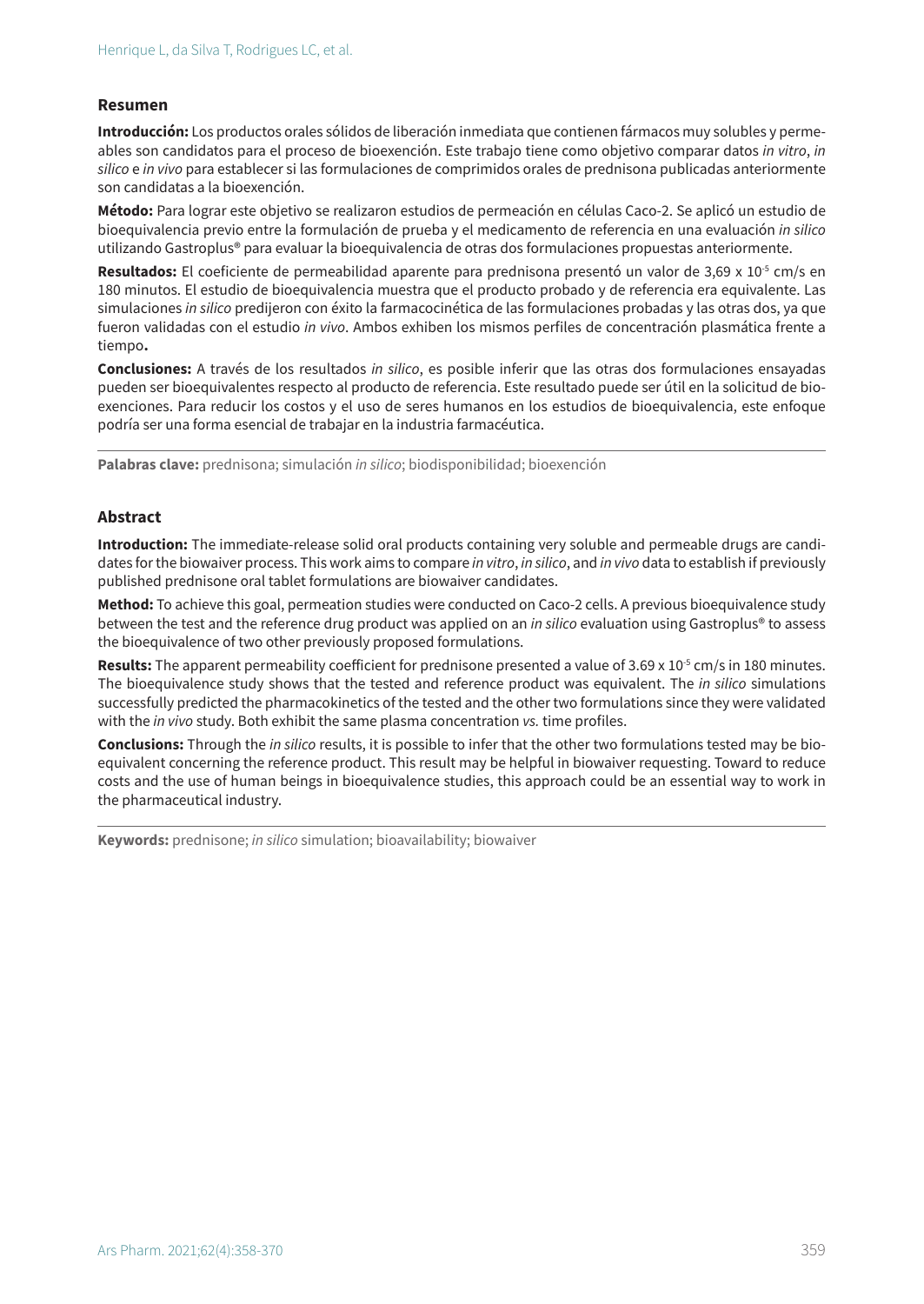# **Highlights**

*In silico* pharmacokinetic studies could accelerate the registration process for generic drugs applying for biowaiver.

As a biowaiver candidate, the relevance of *in silico* studies for BCS class I drugs is even more critical, given the regulatory scenario.

It may induce regulatory agencies to take a more in-depth view of the dissolution aspects during stability studies and how *in silico* previsions may help develop new projects.

# **Introduction**

As in the USA and Europe, the generic drug registration in Brazil requires bioequivalence (BE) studies. Pharmaceutical equivalents drug products are considered bioequivalent and, therefore, interchangeable when the bioavailability is not statistically different between the products after administration at the same dose and under similar experimental conditions in a BE study<sup>(1)</sup>.

Prednisone is a glucocorticoid extensively used in clinical practice for inflammatory diseases. It is considered borderline class I in the Biopharmaceutical Classification System (BCS), which is highly soluble and permeable. The drug has a plasma protein-binding rate of approximately 90%, bioavailability around 80%, and volume of distribution ranges from 0.4 to 1.0 L.kg<sup>-1</sup>. It has a biological half-life time of about 3.6 hours, and maximum serum concentration  $(C_{\text{max}})$  is reached between one and three hours after oral administration. The permeability rate of prednisone in artificial phospholipid membrane is  $0.3 \times 10^{-6}$  cm/s<sup>(2)</sup>.

In Brazil, prednisone is marketed as immediate-release oral tablets at concentrations of 20 mg and 50 mg. The reference medicine is named Meticorten®, produced by Merck Sharp & Dome®(3). Numerous generic formulations of prednisone registered in the Brazilian market prove the BE with the reference product. These tests require resources and time in the formulation development process. Thus, one of the main discussions among the academic, industrial, and regulatory arena today revolves around biowaivers.

A biowaiver account that relative bioavailability or BE tests are not required for drug registration by the regulatory agency when a suitable *in vitro* assay could replace it<sup>(4)</sup>. The need for the pharmaceutical industry to obtain a safe tool that allows an *in vitro-in vivo* correlation (IVIVC) for a possible biowaiver is increasingly higher. The concept and application of this correlation have been focused attention on universities, pharmaceutical industries, and regulatory sectors.

The correlation of the *in silico* simulation with the *in vitro* and *in vivo* studies can predict the absorption, distribution, metabolism, and elimination of several drugs<sup>(5)</sup>. Biowaiver procedure could involve an evaluation through computational simulations that delineate a natural or laboratory process. For *in silico* simulation, some software such as SIMCYP™, PK-sim™, CLOEPK™, and GastroPlus® are currently used. However, to obtain a correlation, this software needs some active pharmaceutical ingredient (API) input data such as permeability rate, pKa,  $log P$ ,  $log D$ , and solubility<sup>(6)</sup>.

Gastroplus® was used in a previous study to predict oral absorption and BE of two formulations of glyburide(7). Also, the *in vitro* results combined with *in silico* simulation to justify a biowaiver for etoricox $ib^{(8)}$ . Even though it is handy in drug bioavailability prediction in the development phase, Brazilian legislation currently does not consider the *in silico* results to grant exemption or replace bioequivalence studies. On the other hand, the biowaiver could be required based on the Biopharmaceutical Classification System (BCS)<sup>(4,9)</sup>.

In a previous paper, we presented a pre-formulation study by which a prednisone raw material supplier was chosen. Tablet formulations were prepared, and a stability study was conducted to select which one should be scaled up. Moreover, we monitored dissolution and dissolution profiles during stability study, a not common approach in pharmaceutical literature. Considering the reduction of dissolution during stability studies, it could eventually impact the *in vivo* performance of the product over time(10).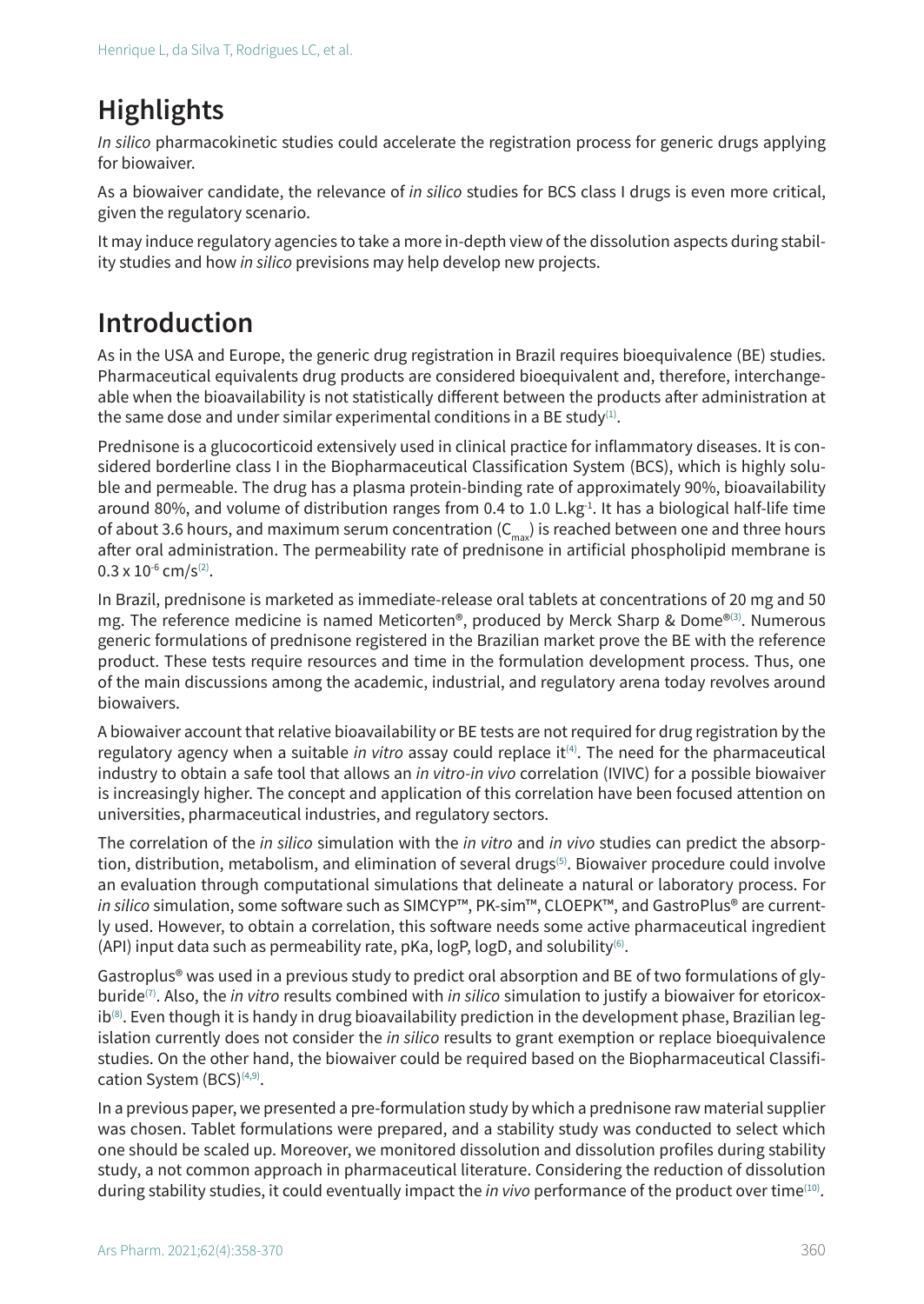This work compared *in vitro*, *in silico*, and *in vivo* data to establish if previously published prednisone oral tablet formulation is an effective candidate for the biowaiver process. Simultaneously, this paper brings a wholly new perspective of biowaiver attempt helping to understand this process better.

# **Methods**

#### **Permeation studies on Caco-2 cells**

#### Cytotoxicity studies

Caco-2 cells (passage 57) were seeded in a 96-well plate, 32,000 cells/well, in a total volume of 200 microliters/well, using Dulbecco's Modified Eagle Medium (DMEM, pH 7.40) supplemented with 10% (v/v) fetal bovine serum, 1% benzylpenicillin (160 IU/ml) streptomycin sulfate (100 μg/ml) and 1 % of non-essential amino acids was used as the culture medium. Cell cultures were maintained at 37 °C, 95% air atmosphere, 5% CO<sub>2</sub>, and 95% relative humidity $^{\scriptscriptstyle{(11,12)}}$  as a culture medium. Subsequently, cell substrates were taken to the incubator at 37 °C and 5% CO<sub>2</sub> for 24 hours for cell growth<sup>(13)</sup>. After 24 hours, the culture medium was removed from wells, and cells were placed in contact with a 31.5 μg/mL solution of prednisone in Hank's Balanced Salt Solution (HBSS) + 5% ethanol (pH 6.8). HBSS and HBSS + 5% ethanol solutions, both at pH 6.8, were used as control groups.

Samples were stayed connected with Caco-2 cells for 3 hours and then aspirated. Thus, the cells were treated with 2.5 mg/mL 3-(4,5-dimethylthiazol-2yl)-2,5-diphenyltetrazolium bromide solution (MTT solution in phosphate buffer solution - PBS, pH 7.4), adding 100 μL of HBSS (pH 6.8) and 25 μL of MTT solution per well. The plate was incubated for an additional 3 hours at 37 °C and 5% CO<sub>2</sub>. MTT solution was aspirated, and the cells were washed with PBS (pH 7.4) two times. Then 100 μL/well of dimethylsulfoxide (DMSO) were added for formazan crystals solubilization, generating a violet coloration according to the degree of cellular viability. Absorbance readings from the wells were performed on Microplate Absorbance Reader (iMARKTM, USA), at 570 nm, using 690 nm as referencing, after vigorous shaking for 60 seconds $(14,15)$ .

#### **Caco-2 cells monolayer permeability studies**

Samples were subjected to permeability tests through Caco-2 cell monolayers during passage 57. Cells were seeded onto polycarbonate filters (0.33 cm<sup>2</sup>, 6.5 mm internal diameter, and 0.4 µm pores) in 24 well plates at a density of 2.5 x 10<sup>5</sup> cells/cm<sup>2</sup>. The cells' filters were maintained with cell culture medium changes for 21 days after seeding and were used for transepithelial electrical resistance and transport assays<sup>(14-16)</sup>. The media used for API dilution was HBSS + 5% ethanol (pH = 6.8). This solution was used in the apical compartment (donor). HBSS (pH 7.4) mimics the microenvironment under the intestinal epithelium in the basolateral compartment (receptor). Prednisone solution at 31.5 μg/mL was prepared in HBSS + 5% ethanol (pH 6.8). Two hundred microliters of this solution were added into the apical compartment of the cell monolayer. At fixed times (30, 60, 120, and 180 minutes), each filter and its apical compartment were repositioned on a new well containing 600 µL of the fresh basolateral medium. All receptor solutions were collected and analysed directly (without dilution) by a UV spectrophotometer ( $\lambda$  = 239 nm). The apparent permeability coefficient (P<sub>app</sub>) was calculated using Eq. (1).

$$
Papp = \frac{dQ}{dt/(A * 60 * C_0)} \qquad (1)
$$

Where dQ/dt is the permeability rate (amount of prednisone permeated per minute), A is the diffusion area of the cell monolayer,  $\mathsf{C}_{{}_{0}}$  is the initial concentration of prednisone in the apical compartment $^{(14\text{-}16)}.$ During the experiment, the integrity of the monolayer was evaluated by Transepithelial Electric Resistance (TEER) at fixed intervals (along with collection times) using the Millicell-ERS system (Millipore Corp., USA) $^{(14,15)}$ . Monolayer integrity was considered when voltages above 350 Ω.cm² were observed $^{(11)}$ .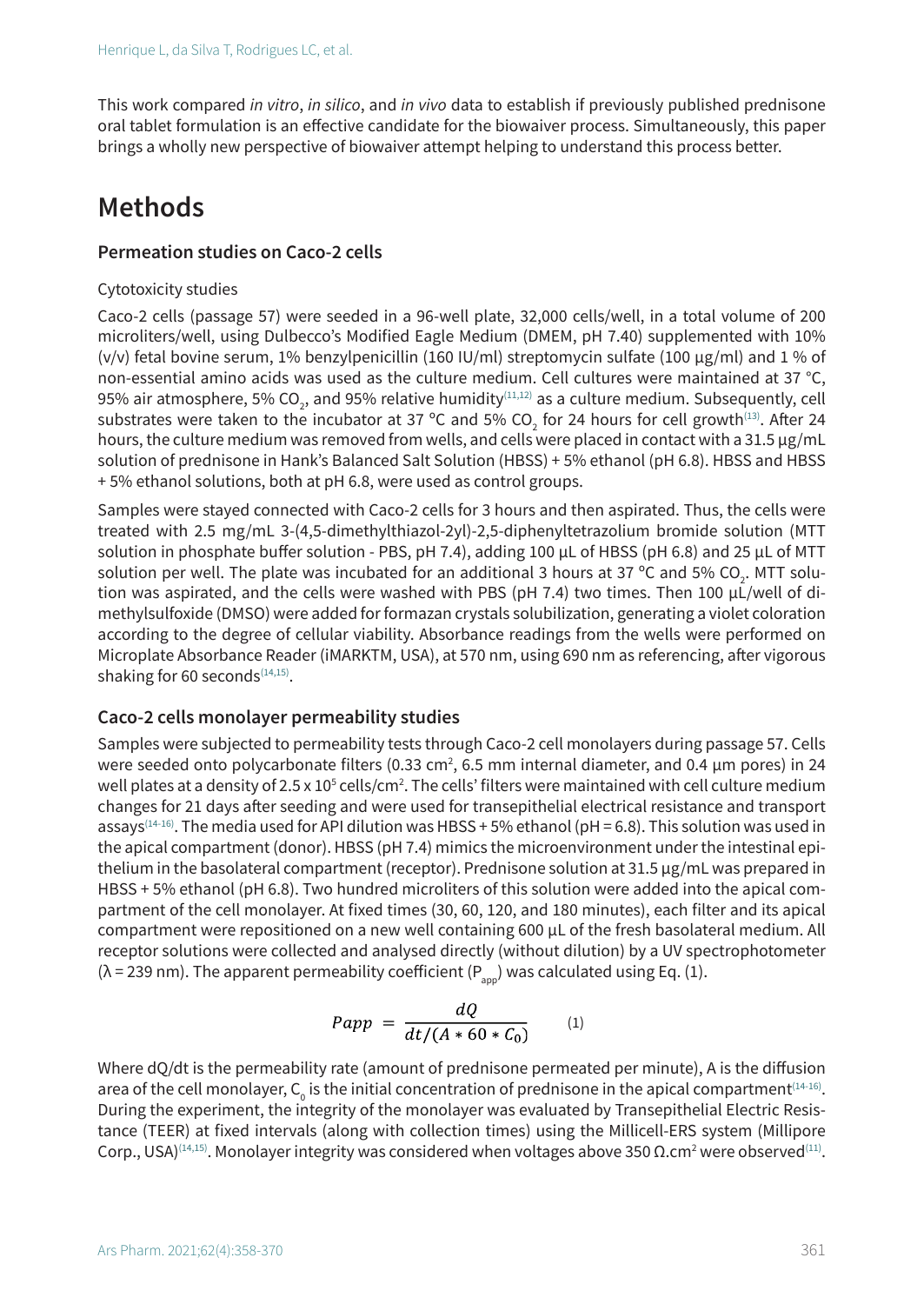### **Bioequivalence study**

The bioequivalence study between the 20 mg prednisone tablets produced by our group (biobatch P0020020910) and the reference drug product (Mantercorp® Pharmaceutical) was under the responsibility of the Nucleus of Bioequivalence and Clinical Trials (NuBEC) of the Federal University of São Paulo.

An open, randomized, cross-over study was conducted with two treatments, two sequences, and two periods, in which volunteers received, in each period, the test or the reference formulation. An amount of 26 healthy volunteers, men and women aged between 18 and 50 years, and body mass index ≥ 19 and  $\leq$  28.5 kg.m<sup>-2</sup> receive one tablet containing 20 mg prednisone fasted orally, uniquely with 200 mL of non-gas mineral water. The confinement period was 24 hours. Blood samples for determination of plasma concentration of prednisolone were collected before administration and up to 24 hours later at pre-established intervals. Plasma concentrations of prednisolone were determined by HPLC-MS<sup>(17)</sup>.

#### **In silico model absorption for prednisone immediate-release tablet**

The *in silico* absorption model was developed using the software GastroPlus® (Version 9.5, Simulation Plus Inc., USA). The model was built with the integration between the Advanced Compartmental Absorption and Transit (ACAT) and pharmacokinetic (PK) model (1, 2, and 3-compartment model). The ACAT model describes the gastrointestinal tract like compartments considering drug (unreleased drug, dissolved drug, precipitated drug) and physiology (luminal volume, pH, transit time) characteristics. Once integrated into the PK information, like distribution volume, clearance, and half-life time, it is possible to observe the simulated drug kinetic absorption and exposition in the gastrointestinal tract.

The software has three main input modules: compound, physiology, and pharmacokinetics. The physicochemical (solubility, permeability, pKa) and drug dosage form (tablet, dose, particle size) properties were inputted at the compound module. These data were taken from the literature or experimentally determined (**Table 1**). The effective gastrointestinal permeability  $(P_{\alpha})$  of prednisone (biobatch P0020020910) was predicted based on the conversion of the apparent permeability ( $P_{\text{app}}$ ) with Caco-2 cells using a built-in correlation of the GastroPlus®. The solubility data was determined in pH 1.2, 5.5, and 6.8 aqueous media $^{(8,18,19)}$ .

| <b>Parameters</b>                              | <b>Value</b> | <b>Reference</b>                                        |
|------------------------------------------------|--------------|---------------------------------------------------------|
| Molar mass (g/mol)                             | 358.43       | (ANVISA, 2019)                                          |
| Log P                                          | 1.46         | (Paixão, Gouveia, & Morais, 2012; Vogt et<br>al., 2007) |
| Dose (mg)                                      | 20           | BE                                                      |
| Dosage form                                    | Tablet IR    | E                                                       |
| Dose volume (mL)                               | 200          | BE                                                      |
| Solubility (mg/mL)                             |              |                                                         |
| pH 1.2                                         | 4.48         |                                                         |
| pH 5.5                                         | 4.53         | (Toehwé et al., 2017)                                   |
| pH 6.8                                         | 4.55         |                                                         |
| $P_{app}$ in Caco-2 (cm/s x 10 <sup>-5</sup> ) | 3.69         | E                                                       |
| Mean precipitation time (s)                    | 900 s        | DV                                                      |
| Drug particle radius (g/ml)                    | 1.2          | DV                                                      |

Table 1. Input parameters used for the prednisone IR tablet absorption model.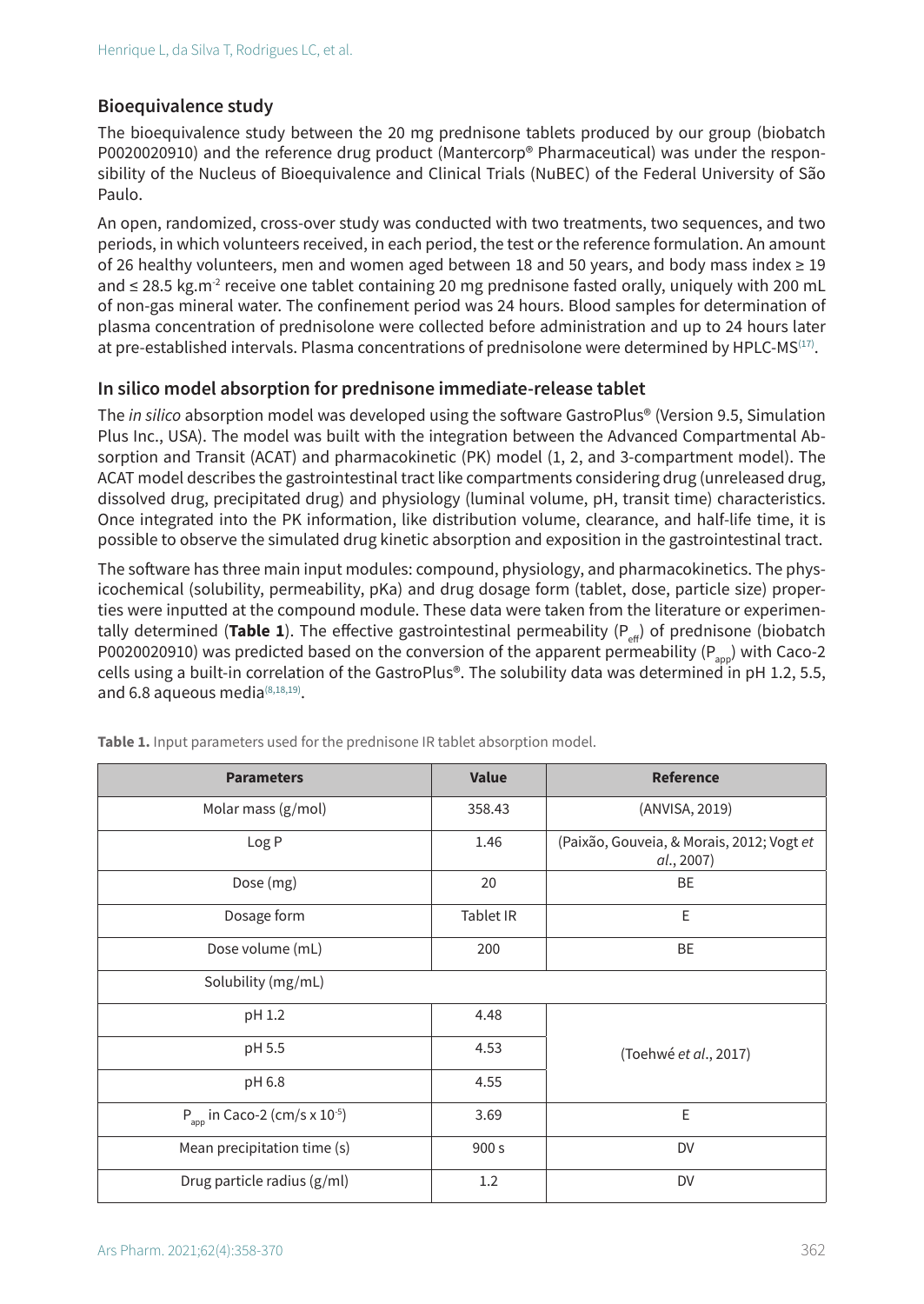| <b>Parameters</b>          | <b>Value</b> | <b>Reference</b> |
|----------------------------|--------------|------------------|
| Particle radius $(\mu m)$  | 25           | DV               |
| Physiology                 | Fasted       | E                |
| AFS (Model)                | SA/V 6.1     | DV               |
| Body mass (kg)             | 66.4         | <b>BE</b>        |
| Blood/Plasma ratio         | 1.0          | E                |
| Distribution volume (L/kg) | 0.69         | E                |
| Clearance (L/h)            | 11,51        | E                |
| $t_{1/2}$ (h)              | 2.86         | E                |
| Simulation Time (h)        | 24           | E                |

P<sub>app</sub> = apparent permeability coefficient; BE = bioequivalence study; E = experimental; DV = GastroPlus® default value

In the physiology module, the Opt logD Model SA/V 6.1 estimates the GI tract permeability. The absorption gradient coefficient C1-C4 was used to calculate the absorption scale factors (ASF) and scale the effective permeability to account for absorption rate variations that differ from one compartment to another $(18,20)$ .

In the pharmacokinetic module, the used data were obtained from the bioequivalence study of the biobatch P0020020910, as described above (item 2.3)(10,17). The *in vivo* plasma concentration versus time data was loaded into the PKPlus™ module (integrated module of GastroPlus®) and evaluated by the software according to non-compartmental, 1-, 2-, and 3-compartment PK models. The best model parameters were then imported into the pharmacokinetic module to enable the *in silico* plasma concentration *versus* time data(8,18,21). To develop the prednisone absorption model, the "IR tablet mode" was selected in the compound module that refers to immediate-release tablets<sup>(20,21)</sup>. Through Eq. (2) it was calculated the percent prediction error (%PE) to compare observed and simulated PK parameters<sup>(19)</sup>.

$$
\%PE = 100 * \left[ \frac{(observed-predicted)}{observed} \right] \tag{2}
$$

# **Results**

### **Permeation studies on Caco-2 cells**

Cytotoxicity and Caco-2 cells monolayer permeability studies

The cytotoxicity assessment was performed to determine whether concentrations of 31.5 μg/mL of API and HBSS pH 6.8 + 5% ethanol medium used in the Caco-2 cell permeability test would harm the cells. The cell viability was almost 100% for all evaluated media (data not shown), so no cytotoxic effect was observed among the tested samples.

After 21 days of culture, the mean transepithelial resistance (TEER) of the Caco-2 cell monolayer was 711.2 ± 37.05 Ω.cm<sup>2</sup> . **Figure 1** presents the permeation data of prednisone and the mean TEER (Ω) as a function of time. At 180 minutes, prednisone permeation reached 65.84% of the initial mass (6.3  $\mu$ g) deposited in the apical compartment.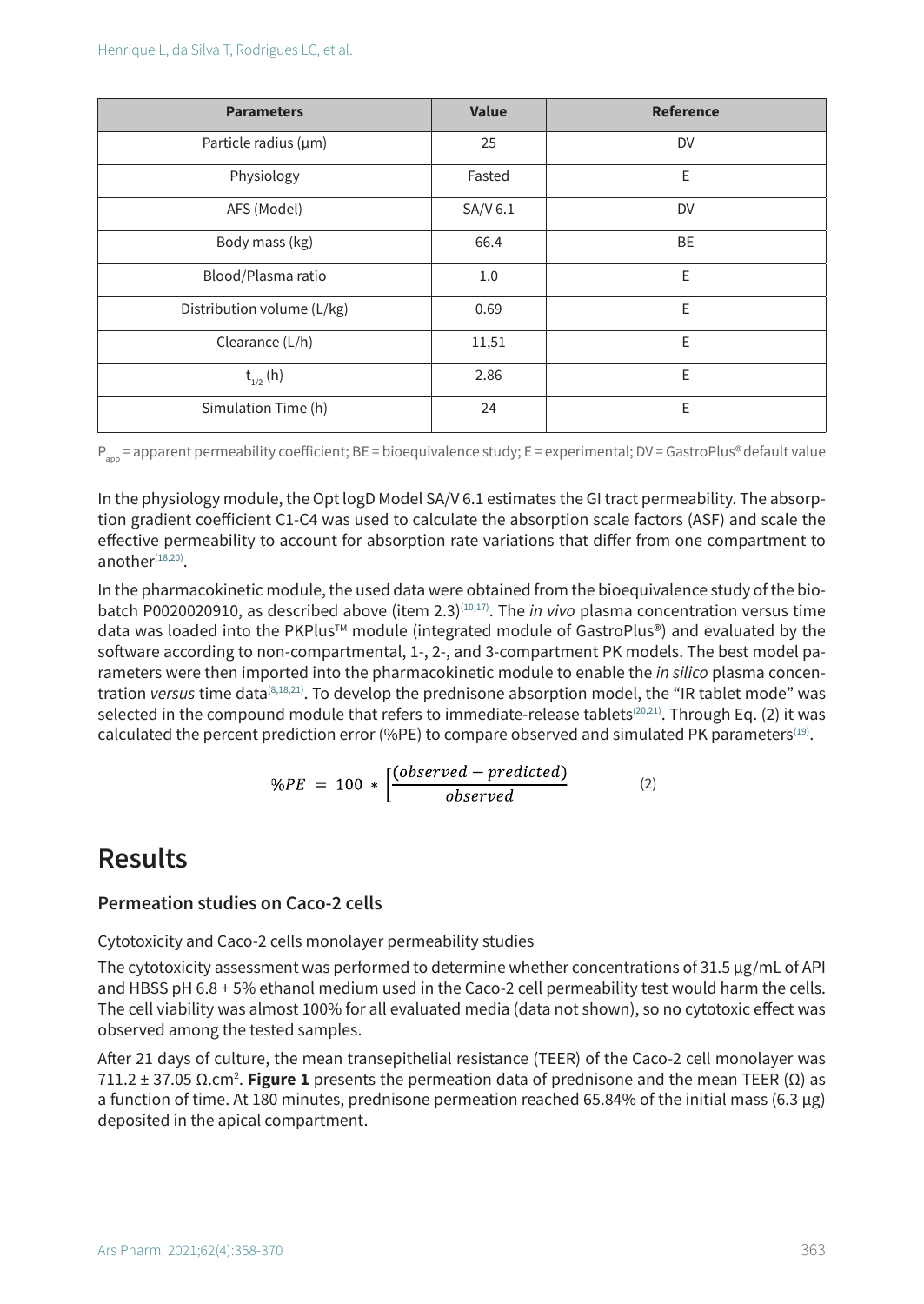

**Figure 1**. Cumulative permeated mass (%) of prednisone across Caco-2 monolayer and TEER values (Ohms) after 180 minutes.

The apparent permeability coefficient ( $P_{\text{app}}$ ) for prednisone was calculated from the mean of 5 determinations of the permeability test and presented a value of 3.69 x 10<sup>-5</sup> cm/s in the accumulated time of 180 minutes. It should be observed that this value of  $P_{\text{app}}$  was used in the simulation of bioavailability by GastroPlus®.

#### **Bioequivalence studies**

The mean plasma concentration *vs.* time curve of prednisolone (active prednisone metabolite) in volunteers using the biobatch P0020020910 and reference drug product (R023) is shown in **Figure 2**. The pharmacokinetic parameters analyzed in the study are described in **Table 2**.

| <b>Parameters</b>                   | P0020020910 |           |        |        | <b>R023</b> |           |        |         |
|-------------------------------------|-------------|-----------|--------|--------|-------------|-----------|--------|---------|
|                                     | Average     | <b>SD</b> | Mini   | Maxi   | Average     | <b>SD</b> | Mini   | Maxi    |
| $AUC_{0,t}$ (ng.h/mL)               | 563.22      | 120.70    | 365.38 | 972.94 | 598.02      | 186.89    | 365.33 | 1208.02 |
| $AUC_{\text{right}}(ng.h/mL)$       | 598.50      | 127.27    | 380.56 | 985.52 | 628.25      | 187.50    | 379.12 | 1222.93 |
| $C_{\text{max}}$ (median/range) (h) | 126.08      | 27.36     | 78.36  | 197.49 | 131.65      | 31.52     | 101.14 | 247.72  |
| $T_{max}$ (median/range) (h)        | 1.52        | 0.86      | 0.75   | 4.00   | 1.56        | 0.78      | 0.50   | 3.00    |
| $K_{\text{el}}(L/h)$                | 0.25        | 0.05      | 0.15   | 0.33   | 0.26        | 0.04      | 0.14   | 0.37    |
| $t_{\alpha}$ (median/amp) (h)       | 2.82        | 0.56      | 2.07   | 4.49   | 2.77        | 0.59      | 1.86   | 4.92    |

**Table 2**. Pharmacokinetic parameters obtained from the mean plasma concentration *versus* prednisolone time curve.

SD = standard deviation; Mini = minimum; Maxi = maximum

According to the estimated geometric means ratio between  $C_{max}$  and the AUC<sub>0-t</sub> for batches P0020020910, and R023 the results obtained for these parameters were 104.24% (99.12%, 109.62%) and 100.60% (96.59%, 104.78%), respectively, considering a 90% confidence interval. These results compile with the range established by the Guide for tests of relative bioavailability/bioequivalence of medicines<sup>(22)</sup>. Therefore, the formulations under study are bioequivalent $(17)$ .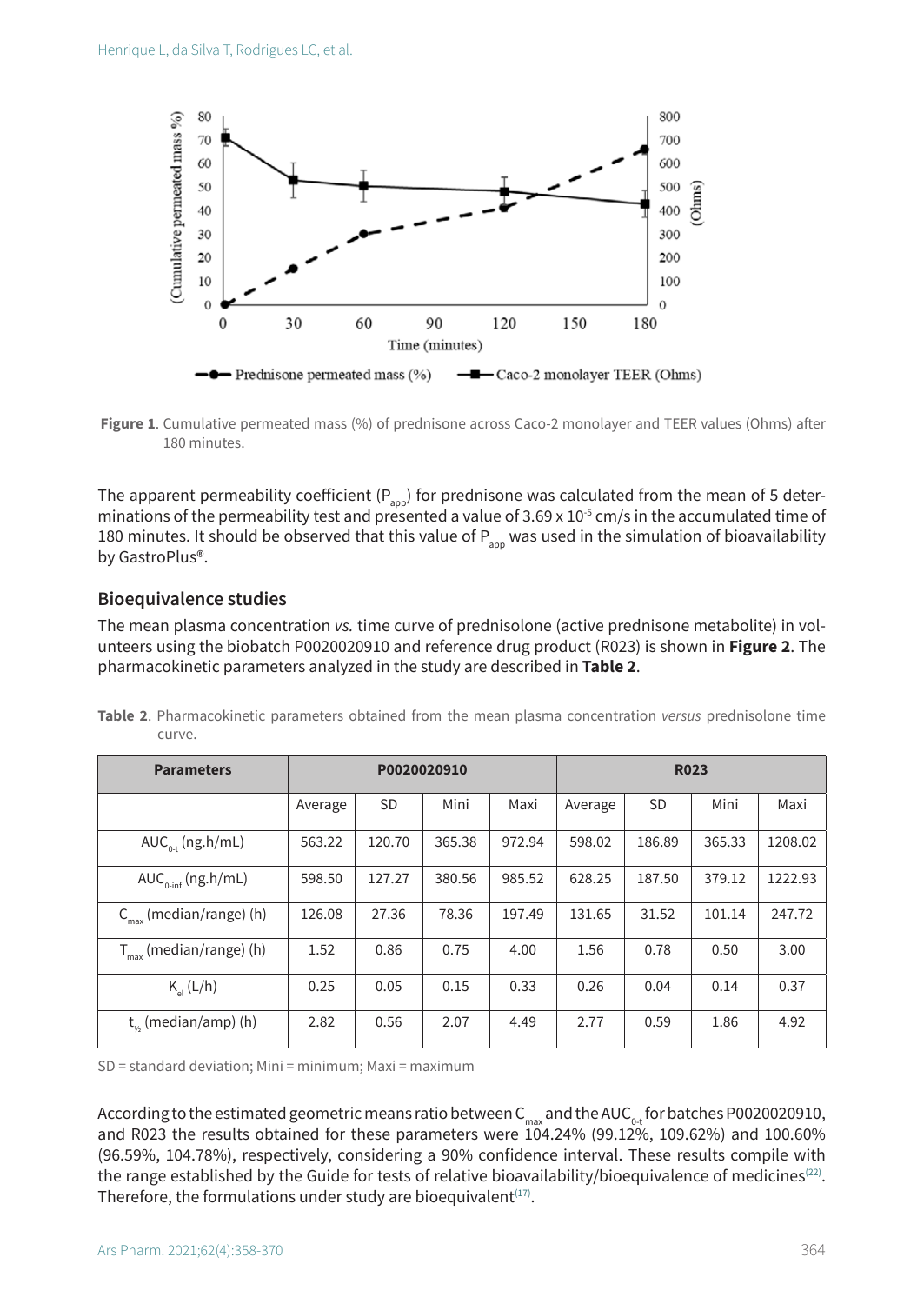

**Figure 2.** Mean plasma concentration of prednisolone versus time in volunteers following a single dose administration of prednisone 20 mg tablets of biobatches P0020020910 and R023.

#### **In silico absorption model for prednisone immediate-release tablet**

The absorption model was developed for prednisone (biobatch P0020020910) immediate-release tablet. The fraction of the amount of drug absorbed was 96.4%. **Table 3** presents the prednisone simulated compartmental absorption along to the GI tract. According to the ACAT model, this simulation confirmed the high absorption in the proximal region (~93,7%).

The simulated and experimental PK parameters after oral administration of 20 mg prednisone immediate-release tablets (biobatch P0020020910) are presented in **Table 4**. The predicted outputs and bioavailability *in vivo* were almost similar. The predicted errors were lower than 10% for all parameters, except for  $t_{1/2}$  in the reference product.

GastroPlus® was used to simulate plasma concentration-time curves for all the products (R023, P0020020910, MEST01, and MEST 02). The resulting profiles were then compared to the reference product (R023) curve plotted with *in vivo* experimental values to evaluate the proposed formulations' *in vivo* performance (**Figure 3**). According to the predicted plasma concentration-time curves, the biobatch P0020020910 show an *in vivo* performance equivalent to the reference product, as proven by the BE studies (**Figure 2**). Furthermore, the MEST01 and MEST02 formulations would show equally *in vivo* performance compared to the reference product.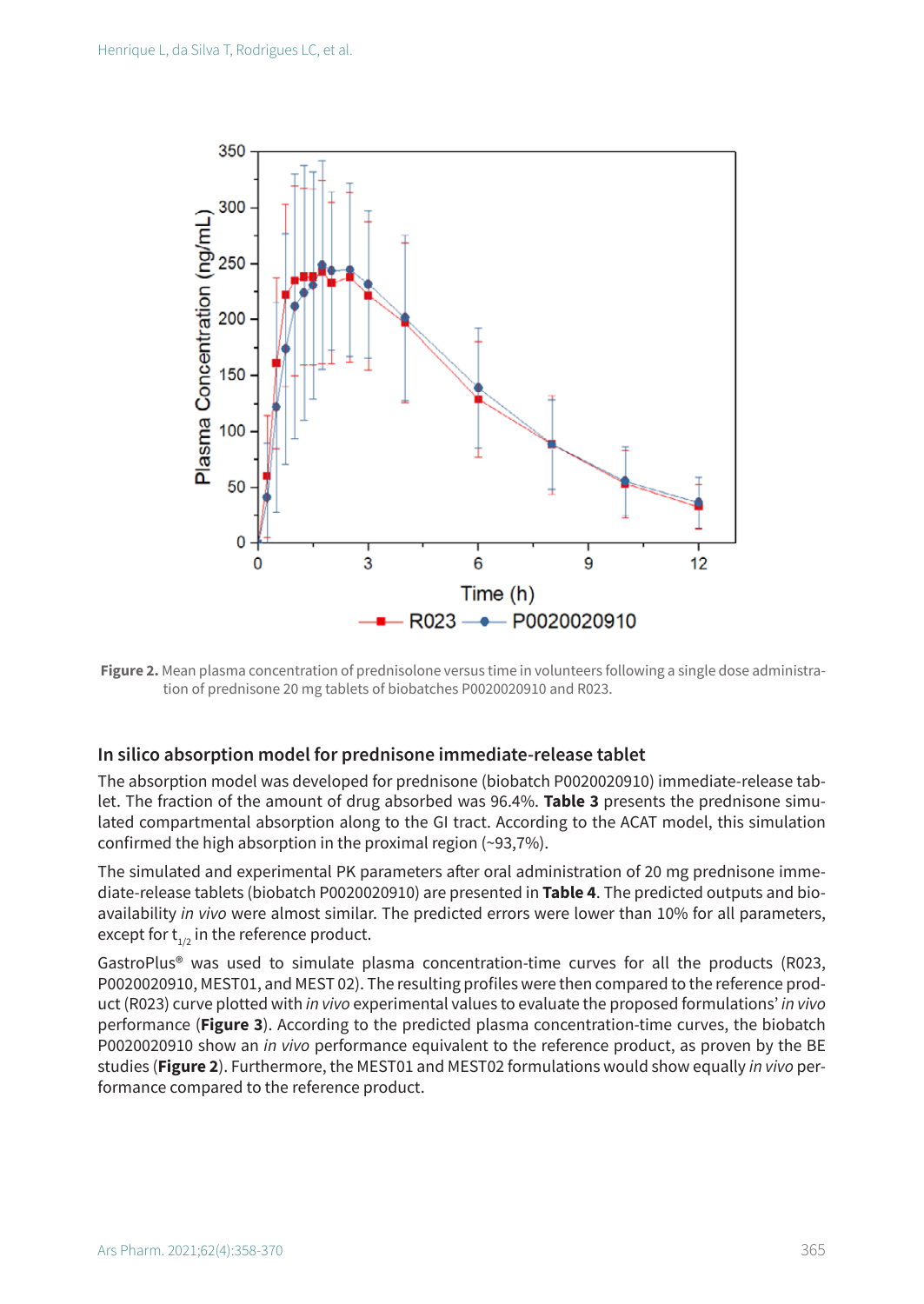**Table 3.** Simulation of the percentage absorbed of prednisone (biobatch P0020020910) along with the compartments of the gastrointestinal tract.

| <b>Compartments</b> | Prednisone (%) |
|---------------------|----------------|
| Stomach             | $\mathbf 0$    |
| Duodenum            | 45.8           |
| Jejunum 1           | 37.7           |
| Jejunum 2           | 10.2           |
| Ileum 1             | 3.1            |
| Ileum <sub>2</sub>  | 1.0            |
| Ileum <sub>3</sub>  | 0.4            |
| Caecum              | 1.3            |
| Ascending colon     | 0.4            |
| Total               | 96.4           |



**Figure 3.** Plasma concentration *vs*. time curve of the reference product (R023) based on *in vivo* experimental values and of products P0020020910, MEST01, and MEST 02 created using simulated values given by GastroPlus® based on *in vitro* dissolution data<sup>(32)</sup>. The error bars represent the standard deviation for the reference plot.

# **Discussion**

#### **Permeation studies on Caco-2 cells**

MTT test demonstrated that both drugs and media did not cause cell damage since its viability at the end of the experiment was around 100%. This result follows Yamashita and co-workers, which conclud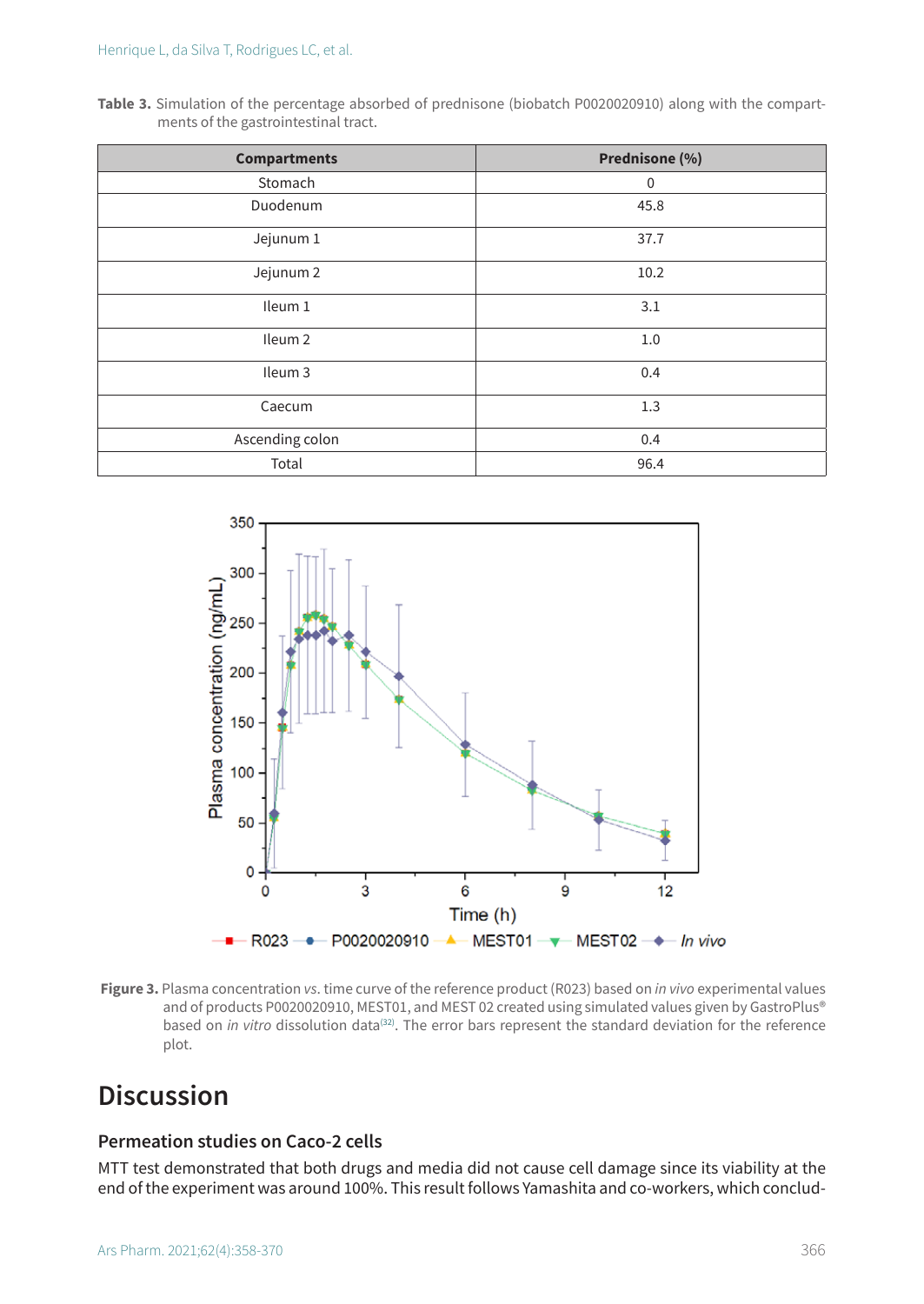ed that ethanol up to 5% (v/v) does not cause significant permeability and transepithelial resistance (TEER). The results also show that HBSS (pH 6.8) and HBSS + 5% ethanol (pH 6.8) media are not altering cell viability, as expected $(23)$ .

TEER values were compatible with those reported in the literature for mature monolayers(12,15). In **Figure 1**, it is possible to observe that the most significant permeate fraction occurred in the interval between 120 and 180 minutes and that TERR remained above 350 Ω, confirming that monolayer cells remained intact throughout the experiment $(11)$ .

As stated by the literature, drugs that show absorption between 70% and 100% should have P<sub>app</sub> greater than 10.0 x 10 $^6$  cm/s<sup>(24)</sup>. A study that evaluated the correlation between biopharmaceutics classification system (BCS) and P<sub>app</sub> value (cm/s) argued that drugs with Papp greater than 9.75 x 10<sup>-6</sup> cm/s show a high, and less than  $\frac{25.00 \times 10^{-6} \text{ cm/s}}{s}$ , a low permeability. As previously mentioned, prednisone belongs to BCS class I. The P<sub>app</sub> obtained in this study for this drug (3.69 x 10<sup>-5</sup> cm/s) corroborates with BCS classification<sup>(25)</sup>.

According to Vogt and collaborators(2), there are very limited studies reporting the *in vitro* permeability of prednisone since it is a prodrug. However, the FDA Guidance<sup>(1)</sup> states that the prodrug permeability should be measured when the conversion occurs after GI membrane permeation. So, the results about Caco-2 cells prednisone permeability could be beneficial in a biowaiver decision.

### *In silico* **absorption model for prednisone immediate-release tablet**

According to the drug solubility of previous studies and permeability analyzed in this work, prednisone is highly soluble and absorbed in the intestinal tract. These characteristics added to an immediate-release dosage form shown a dissolution profile of ≥85% in 15 minutes(10), suggesting, like other class I drugs, that the prednisone can be highly absorbed in the proximal region of the intestine<sup>(21,26)</sup>.

The evaluation of the *in vivo* plasma concentration *vs.* time curve by GastroPlus® present that prednisone kinetics follow a one-compartmental model. It means that the drug promptly occupies the central compartment, and the plasma concentration decrease depends only on the elimination rate constant, which follows a first-order process $(27,28)$ .

The predicted outputs and BA *in vivo* (**Table 4**) suggest that the *in silico* absorption model based on the **Table 1** data successfully simulate the *in vivo* bioavailability of prednisone IR tablets. The lower %PE values prove that the model could mimic the *in vivo* PK parameters. Duque and co-workers successfully used the ACAT model in BA simulated of fluconazole, a BCS class I drug, showing that the prediction model was also valuable for generic and reference drugs $(21)$ . Also, this absorption model was widely applied in BCS class II drugs $(18,20)$ .

As mentioned, the biowaiver is requested for BCS class I drugs when using immediate-release tablets. In this context, a predictive *in vitro* dissolution could replace the bioequivalence study(29). Once the *in silico* absorption model was developed for prednisone IR tablets, it becomes possible that the bioavailability simulation helps during the optimization of the formulation process. By evaluating the *in vivo* and *in silico* data, it is possible to infer that an *in vivo* study is probably unnecessary for these, suggesting the bioequivalence between the MEST 01, MEST 02, R023, and biobatch P002002910.

| <b>Parameters</b>                                                 | <b>Simulated</b> | <b>R023</b> | %PE      | P0020020910 | %PE      |
|-------------------------------------------------------------------|------------------|-------------|----------|-------------|----------|
| $C_{\text{max}}$ (ng/mL)                                          | 318.9            | 298         | $-7.01%$ | 313         | $-1.88%$ |
| $T_{\text{max}}$ (h)                                              | 1.36             | 1.17        | 16.2%    | 1.50        | 9.33%    |
| $\text{ASC}_{0+}$ (ng.h/mL)                                       | 1730.5           | 1685.7      | 2.65%    | 1718.5      | $-0.69%$ |
| $\mathsf{ASC}_{0\text{-inf}}(\mathsf{ng}.\mathsf{h}/\mathsf{mL})$ | 1737.1           | 1769.6      | 1.83%    | 1811.6      | 4.11%    |

**Table 4**. Pharmacokinetic parameters obtained in the *in vivo* study and simulated by GastroPlus® for biobatch P0020020910 and reference product R023.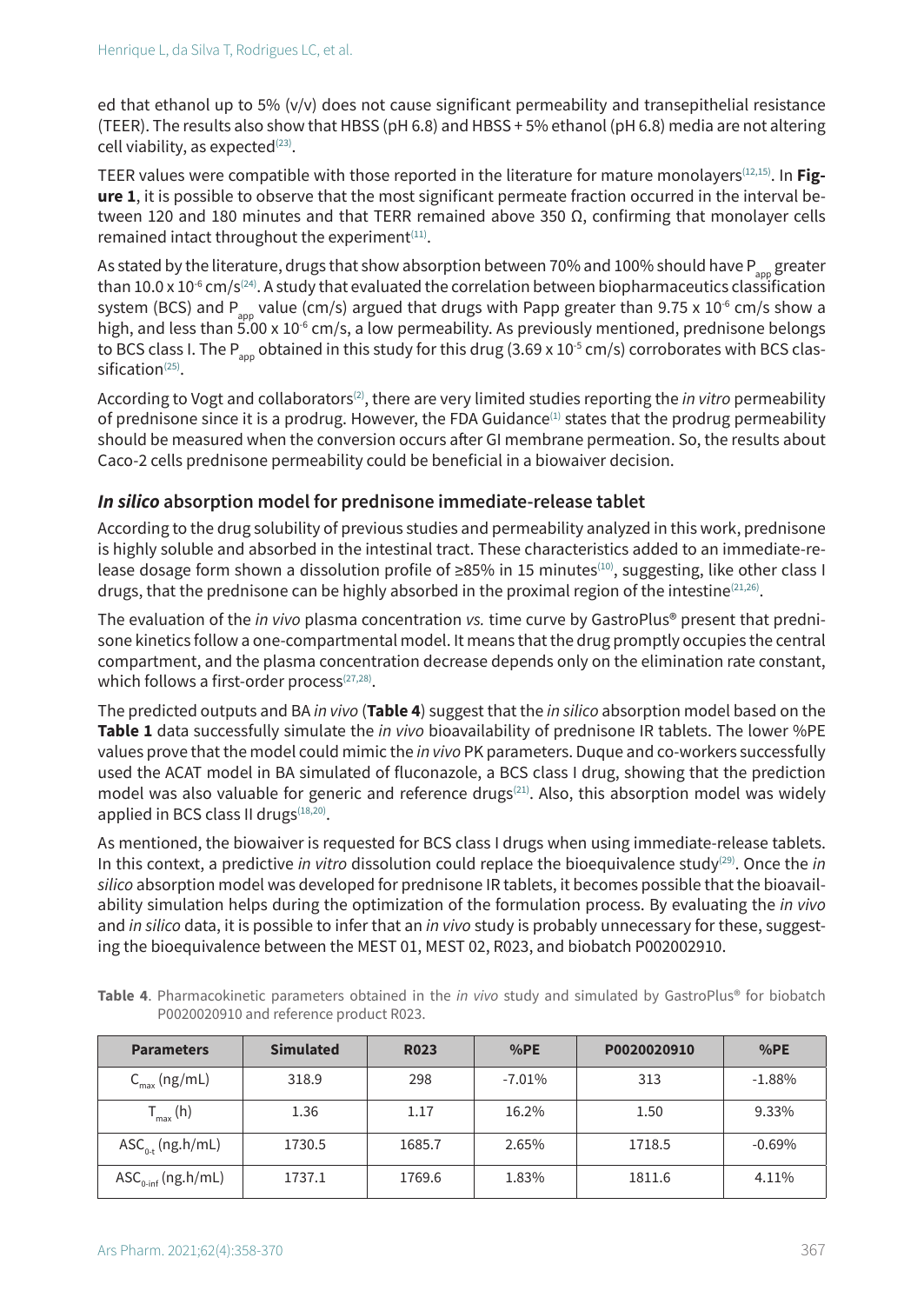The Brazilian regulatory agency recommendations for the waiver of BE studies according to the BCS state that IR solid oral products must have rapid drug dissolution (> 85% in 30 min) in 0.1 HCl, pH 4.5, and pH  $6.8^{(4)}$ . Previously, the dissolution tests were conducted in purified water, as recommended by the Brazilian compendia(10). All the products that meet the requirements of the dissolution rate still showed an *in silico* performance equivalent to the reference product. The very rapid dissolution (85% in up to 15 minutes) of the tested prednisone tablets makes the gastric emptying rate the limiting factor for *in vivo* drug absorption, and no more the dissolution rate(30). In some cases, the *in vitro* dissolution method was not discriminative for the *in vivo* process. Al-Tabakha and co-workers evaluated different products containing amoxicillin and potassium clavulanate that was considered bioequivalent but presenting differently *in vitro* dissolution profiles<sup>(31)</sup>.

On the other hand, to declare that the tested formulations are bioequivalent to the reference product, more predictive dissolution studies will be necessary to discriminate the formulation's performance. The use of purified water as dissolution media, although recommended for quality control tests<sup>(10)</sup>, may not be adequate for evaluating pharmaceutical equivalence.

Although the results present by this study provide a biowaiver favorable data based on the *in silico* pharmacokinetic study and the BCS, prednisone is at the borderline of the current criteria of BCS class I. The biowaiver of prednisone must be carefully evaluated considering its indication, therapeutic index, pharmacokinetic performance, and the possibility of drug-excipients interaction<sup>(2)</sup>. Due to many marked generic products of prednisone and other class I drugs, the use of different formulation excipients could modify their dissolution and oral absorption. Therefore, *in vivo* bioequivalence studies are still needed.

# **Conclusion**

The present study evaluates the *in silico* bioavailability simulations comparing these data with *in vivo* ones in order to establish if previous published prednisone oral tablet formulation is a valid candidate for the biowaiver process. The *in silico* bioavailability performed for prednisone in the GastroPlus® software was successful since the predicted PK parameters were similar to *in vivo* data. The simulated plasma concentration *vs*. time curve based on the previous dissolution data allows us to infer that the proposed formulations MEST01 and MEST02 could be bioequivalent with the reference product. In order to confirm this hypothesis, a predictive dissolution study should be applied.

This work turns available the bioavailability profile obtained in human volunteers and compares reference and tests drug products, which is not common in the offered publications. More than that, it presents a viable *in silico* model to simplify post-approval changes in the regulatory scenario. Prednisone is classified as a BCS class I or borderline class I drug and a promising candidate for biowaiver. However, a careful evaluation of the excipients used is necessary to claim it. Toward to reduce costs and the use of human beings in bioequivalence studies, this approach could be an essential way to work in the pharmaceutical industry.

## **References**

**1.** FDA. Food and Drug Administration. Guidance for Industry: Bioavailability and Bioequivalence Studies Submitted in NDAs or INDs—General Considerations. Draft Guidance. U.S. Department of Health and Human Services, Center for Drug Evaluation and Research (CDER); 2014.

**2.** Vogt M, Derendorf H, Kramer J, Junginger HE, Midha KK, Shah S, et al. Biowaiver Monographs for Immediate Release Solid Oral Dosage Forms: prednisone. J Pharm Sci. 2007;96(6):1480–9.

**3.** BRASIL. Ministério da Saúde. Agência Nacional de Vigilância Sanitária. Lista de medicamentos de referência. Brasília, DF; 2020 p. 54.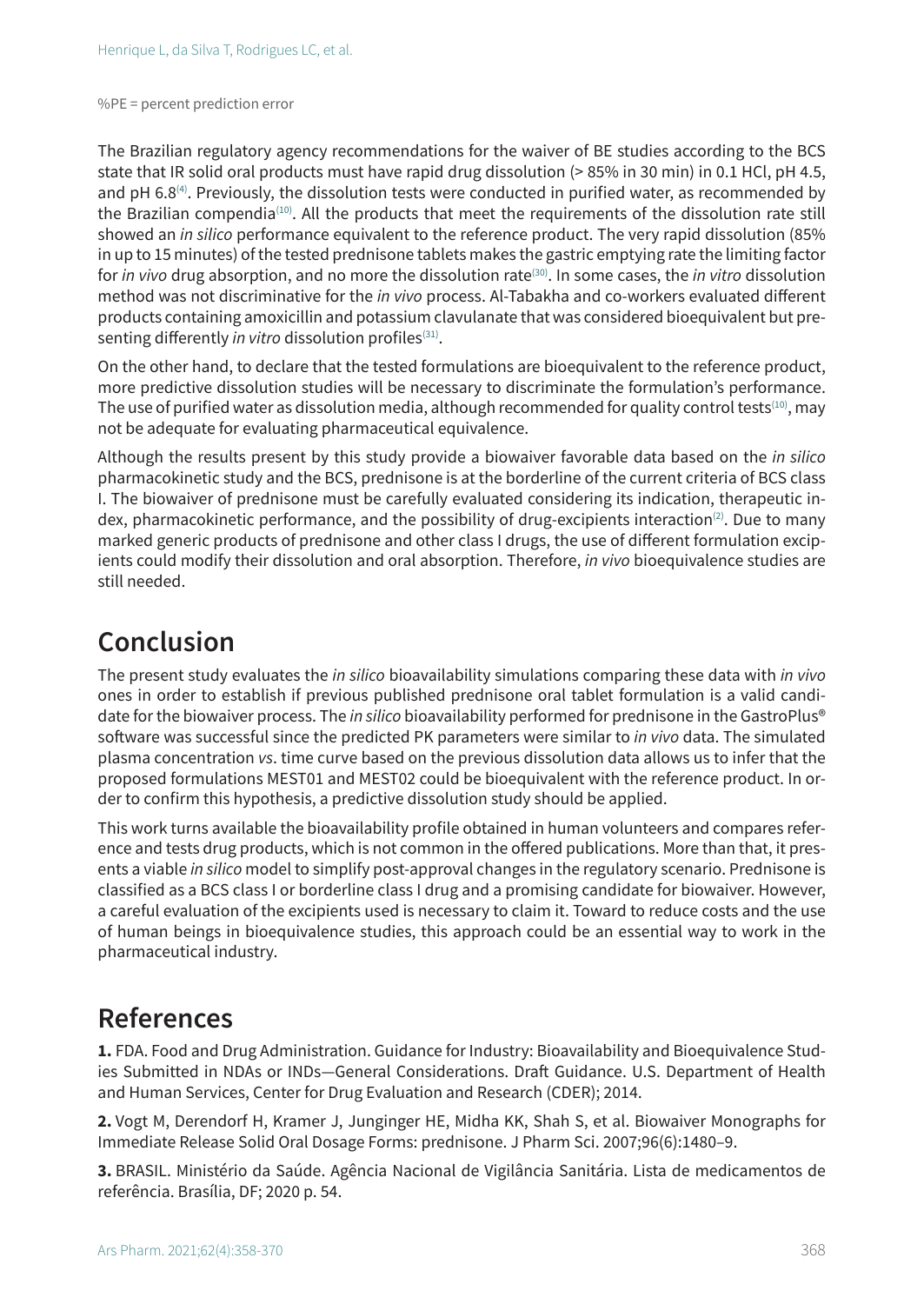**4.** BRASIL. Ministério da Saúde. Agência Nacional de Vigilância Sanitária. Resolução de Diretoria Colegiada nº 37, de 3 de agosto de 2011. Dispõe sobre o guia para isenção e substituição de estudos de biodisponibilidade relativa/bioequivalência e dá outras providências. 2011 p. Diário Oficial da União 05 ago 2011, nº 150, Seção.

**5.** Storpirtis, S.Gonçalves JE, Chiann C, Gai MN. Ciências farmacêuticas: biofarmacotécnica. Rio de Janeiro, Brazil: Guanabra Koogan; 2009. 250 p.

**6.** Waterbeend H V., Testa B. Bioavailability: estimation of solubility, permeability, absorption and bioavailability. Dusseldorf: Wiley-UCH; 2009. 517 p.

**7.** Wei H, Löbenberg R. Biorelevant dissolution media as a predictive tool for glyburide a class II drug. Eur J Pharm Sci. 2006;29(1):45–52. doi: 10.1016/j.ejps.2006.05.004

**8.** Okumu A, DiMaso M, Löbenberg R. Computer simulations using GastroPlus® to justify a biowaiver for etoricoxib solid oral drug products. Eur J Pharm Biopharm. 2009;72(1):91–8. doi: 10.1016/j. ejpb.2008.10.019

**9.** BRASIL. Ministério da Saúde. Agência Nacional de Vigilância Sanitária. Instrução Normativa n. 2, de 14 de março de 2013. Determina a publicação da lista de fármacos candidatos à bioisenção baseada no sistema de classificação biofarmacêutica. 2013 p. Diário Oficial da União 15 mar 2013, nº 51.

**10.** Toehwé LH, Prado LD, Rocha HVA. Prednisone raw material characterization and formulation development. Braz J Pharm Sci. 2018;53(4):1–14. doi: 10.1590/s2175-97902017000400088

**11.** Annaert P, Gelder J V., Naesems L, De Clercq E, Mooter V, Kinget R, et al. Carrier mechanisms invelved in the transephitelial transport of bis(POM)-PMEA and its metabolites across Caco-2 monolayers. Pharm Res. 1998;15:1168–73.

**12.** da Silva LC, Garcia, Mori, Sandri, Bonferoni, Finotelli, et al. Preparation and characterization of polysaccharide-based nanoparticles with anticoagulant activity. Int J Nanomedicine. 2012;7:2975. doi: 10.2147/IJN.S31632

**13.** Konsoula R, Barile FA. Correlation of *in vitro* cytotoxicity with paracellular permeability in Caco-2 cells. Toxicol *In vitro*. 2005;19(5):675–84. doi: 10.1016/j.tiv.2005.03.006

**14.** Sandri G, Bonferoni MC, Rossi S, Ferrari F, Boselli C, Caramella C. Insulin-Loaded Nanoparticles Based on N-Trimethyl Chitosan: *In vitro* (Caco-2 Model) and Ex Vivo (Excised Rat Jejunum, Duodenum, and Ileum) Evaluation of Penetration Enhancement Properties. AAPS PharmSciTech. 2010;11(1):362– 71.

**15.** Sandri G, Bonferoni MC, Rossi S, Ferrari F, Gibin S, Zambito Y, et al. Nanoparticles based on N-trimethylchitosan: Evaluation of absorption properties using *in vitro* (Caco-2 cells) and ex vivo (excised rat jejunum) models. Eur J Pharm Biopharm. 2007;65(1):68–77. doi: 10.1016/j.ejpb.2006.07.016

**16.** Youdim KA, Avdeef A, Abbott NJ. *In vitro* trans-monolayer permeability calculations: often forgotten assumptions. Drug Discov Today. 2003;8(21):997–1003. doi: 10.1016/S1359-6446(03)02873-3

**17.** Nucleo de Bioequivalência e Ensaios Clínicos. Universidade Federal de São Paulo. Relatório final do estudo de biodisponibilidade relativa de prednisona 20 mg. São Paulo; 2011.

**18.** Honório T da S, Pinto EC, Rocha HVA, Esteves VSD, dos Santos TC, Castro HCR, et al. *In vitro*–*In vivo* Correlation of Efavirenz Tablets Using GastroPlus®. AAPS PharmSciTech. 2013;14(3):1244–54. doi: 10.1208/s12249-013-0016-4

**19.** Simulation Plus. GastroPlus® 9.1 User Manual. Lancaster, California; 2017. p. 696.

**20.** Grbic S, Parojcic J, Ibric S, Djuric Z. *In vitro*–*In vivo* Correlation for Gliclazide Immediate-Release Tablets Based on Mechanistic Absorption Simulation. AAPS PharmSciTech. 2011;12(1):165–71. doi: 10.1208/s12249-010-9573-y

**21.** Duque MD, Silva DA, Issa MG, Porta V, Löbenberg R, Ferraz HG. *In silico* Prediction of Plasma Concentrations of Fluconazole Capsules with Different Dissolution Profiles and Bioequivalence Study Using Population Simulation. Pharmaceutics. 2019;11(5):215. doi: 10.3390/pharmaceutics11050215